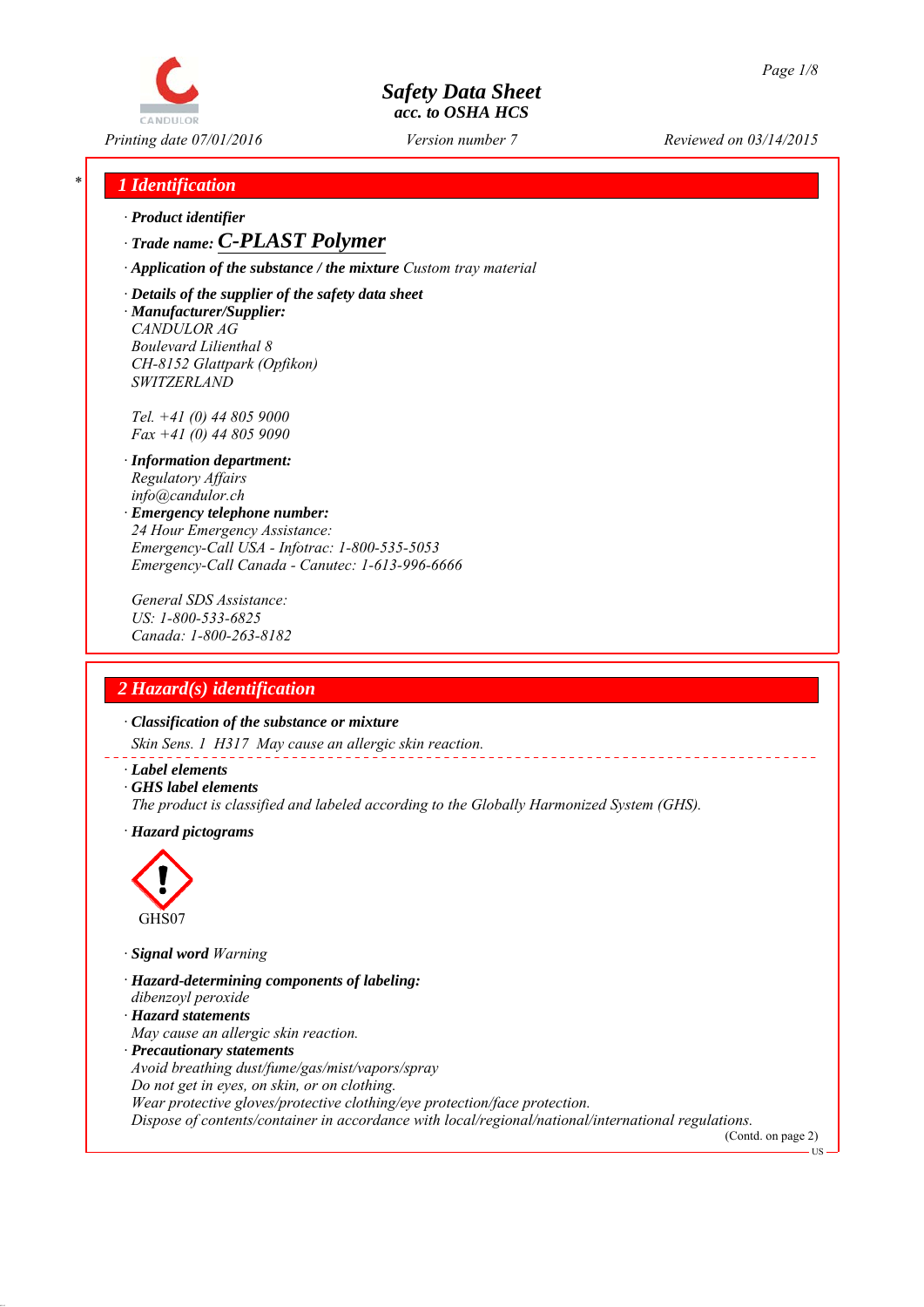*Printing date 07/01/2016 Reviewed on 03/14/2015 Version number 7*

# *Trade name: C-PLAST Polymer*



## *\* 4 First-aid measures*

- *∙ Description of first aid measures*
- *∙ After inhalation: Supply fresh air and to be sure call for a doctor.*
- *∙ After skin contact: Rinse with water.*
- *∙ After eye contact: Rinse opened eye for several minutes under running water. Then consult a doctor.*
- *∙ After swallowing:*

*Rinse out mouth and then drink plenty of water.*

*If symptoms persist consult doctor.*

- *∙ Information for doctor:*
- *∙ Most important symptoms and effects, both acute and delayed No further relevant information available.*
- *∙ Indication of any immediate medical attention and special treatment needed*

*No further relevant information available.*

### *5 Fire-fighting measures*

- *∙ Extinguishing media*
- *∙ Suitable extinguishing agents:*
- *CO2, extinguishing powder or water spray. Fight larger fires with water spray or alcohol resistant foam.*
- *∙ Special hazards arising from the substance or mixture No further relevant information available.*
- *∙ Advice for firefighters*
- *∙ Protective equipment: No special measures required.*

(Contd. on page 3)

US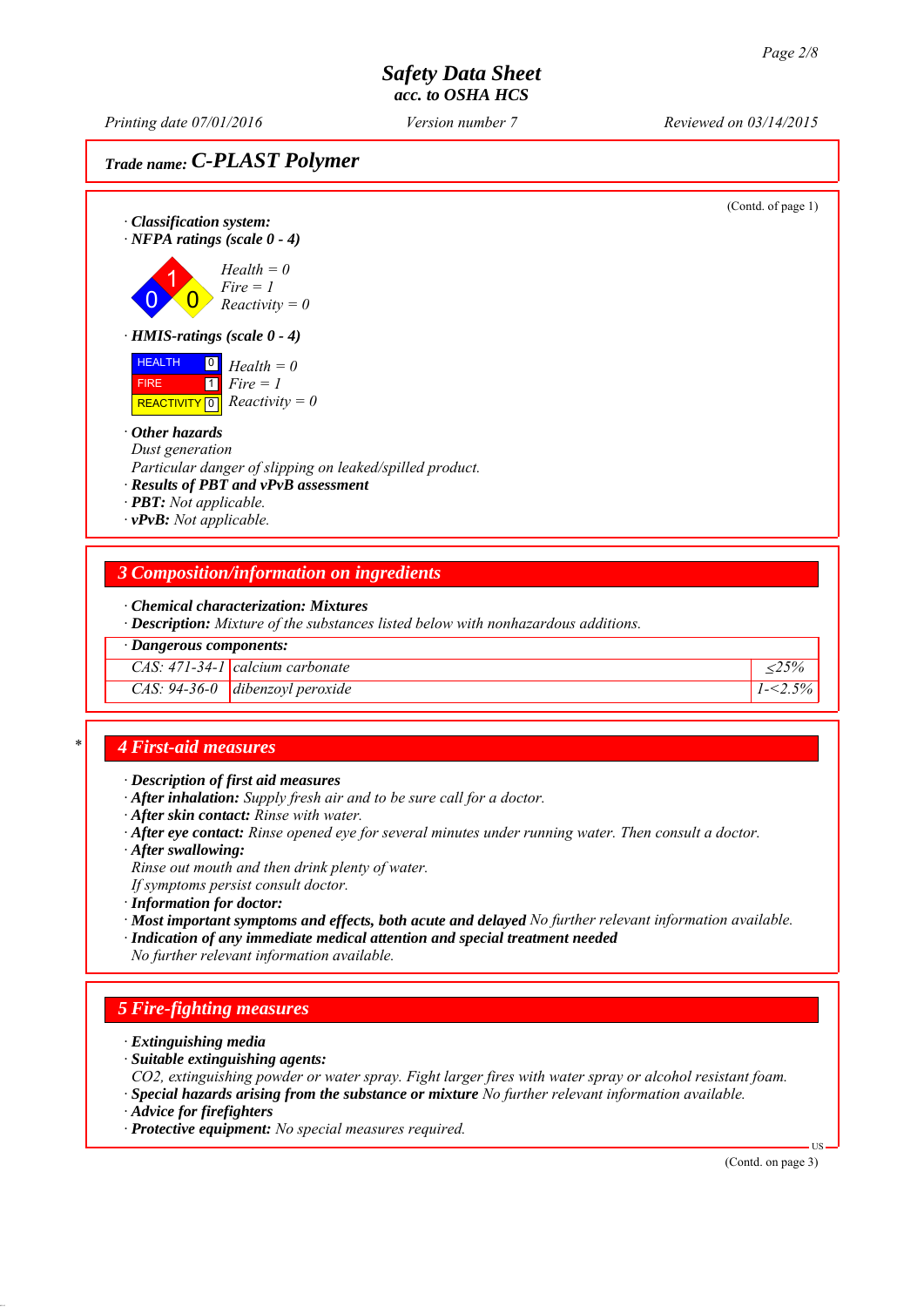*Printing date 07/01/2016 Reviewed on 03/14/2015 Version number 7*

## *Trade name: C-PLAST Polymer*

(Contd. of page 2)

#### *6 Accidental release measures*

- *∙ Personal precautions, protective equipment and emergency procedures Not required.*
- *∙ Environmental precautions: Do not allow to enter sewers/ surface or ground water.*
- *∙ Methods and material for containment and cleaning up: Pick up mechanically.*
- *∙ Reference to other sections*
- *See Section 7 for information on safe handling.*
- *See Section 8 for information on personal protection equipment.*
- *See Section 13 for disposal information.*

### *7 Handling and storage*

#### *∙ Handling:*

- *∙ Precautions for safe handling Only adequately trained personnel should handle this product. For use in dentistry only.*
- *∙ Information about protection against explosions and fires: No special measures required.*
- *∙ Conditions for safe storage, including any incompatibilities*
- *∙ Storage:*
- *∙ Requirements to be met by storerooms and receptacles: Store only in the original receptacle.*
- *∙ Information about storage in one common storage facility: Not required.*
- *∙ Further information about storage conditions: Protect from heat and direct sunlight.*
- *∙ Specific end use(s) No further relevant information available.*

### *8 Exposure controls/personal protection*

*∙ Additional information about design of technical systems: No further data; see item 7.*

*∙ Control parameters*

*∙ Components with limit values that require monitoring at the workplace:*

#### *CAS: 471-34-1 calcium carbonate*

*PEL Long-term value: 15\* 5\*\* mg/m³*

*\*total dust \*\*respirable fraction*

- *REL Long-term value: 10\* 5\*\* mg/m³ \*total dust \*\*respirable fraction*
- *TLV TLV withdrawn*

#### *CAS: 94-36-0 dibenzoyl peroxide*

*PEL Long-term value: 5 mg/m³*

*REL Long-term value: 5 mg/m³*

*TLV Long-term value: 5 mg/m³*

*∙ Additional information: The lists that were valid during the creation were used as basis.*

*∙ Exposure controls*

*∙ Personal protective equipment:*

- *∙ General protective and hygienic measures:*
- *Usual hygienic measures for dental practice and dental laboratories.*
- *Keep away from foodstuffs, beverages and feed.*
- *Wash hands before breaks and at the end of work.*
- *Avoid contact with the skin.*

*∙ Breathing equipment: Use respiratory protective device against the effects of dust.*

(Contd. on page 4)

US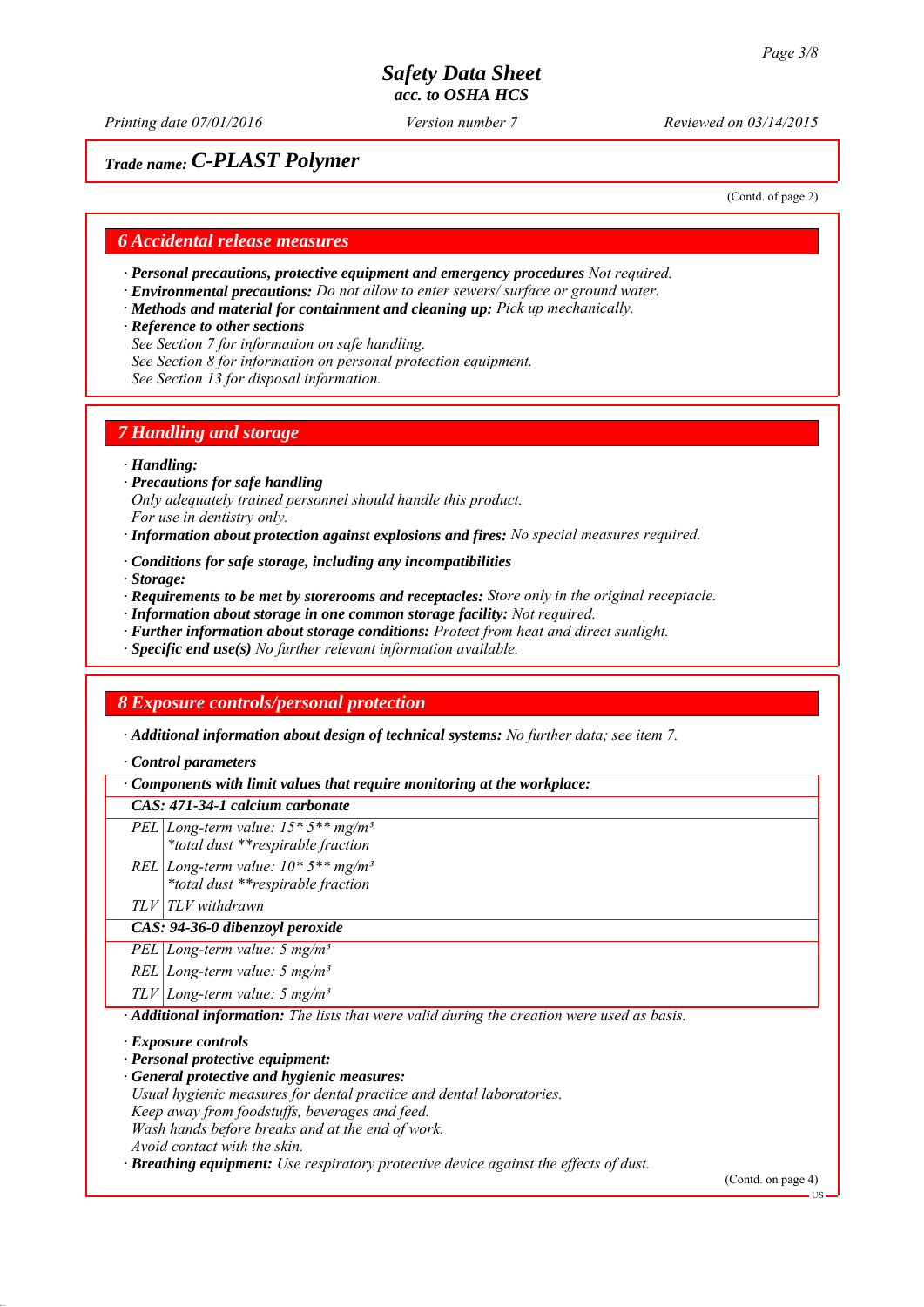*Printing date 07/01/2016 Reviewed on 03/14/2015 Version number 7*

# *Trade name: C-PLAST Polymer*

(Contd. of page 3)

#### *∙ Protection of hands:*



*observed.*

*Protective gloves*

*After use of gloves apply skin-cleaning agents and skin cosmetics. ∙ Material of gloves Butyl rubber, BR Chloroprene rubber, CR Natural rubber, NR Nitrile rubber, NBR Fluorocarbon rubber (Viton) Selection of the glove material on consideration of the penetration times, rates of diffusion and the degradation ∙ Penetration time of glove material The exact break through time has to be found out by the manufacturer of the protective gloves and has to be*

*∙ Eye protection: Safety glasses*

| · Information on basic physical and chemical properties    |                                               |                    |
|------------------------------------------------------------|-----------------------------------------------|--------------------|
| <b>General Information</b>                                 |                                               |                    |
| $\cdot$ Appearance:                                        |                                               |                    |
| Form:                                                      | Powder                                        |                    |
| Color:                                                     | Beige                                         |                    |
| $\cdot$ Odor:                                              | Characteristic                                |                    |
| · Odor threshold:                                          | Not determined.                               |                    |
| $\cdot$ pH-value:                                          | Not applicable.                               |                    |
| $\cdot$ Change in condition                                |                                               |                    |
| <b>Melting point/Melting range:</b>                        | Undetermined.                                 |                    |
| <b>Boiling point/Boiling range:</b>                        | Undetermined.                                 |                    |
| $\cdot$ Flash point:                                       | Not applicable.                               |                    |
| · Flammability (solid, gaseous):                           | Not determined.                               |                    |
| · Auto igniting:                                           | Product is not selfigniting.                  |                    |
| · Danger of explosion:                                     | Product does not present an explosion hazard. |                    |
| · Explosion limits:                                        |                                               |                    |
| Lower:                                                     | Not determined.                               |                    |
| Upper:                                                     | Not determined.                               |                    |
| · Vapor pressure:                                          | Not applicable.                               |                    |
| $\cdot$ Density:                                           | Not determined.                               |                    |
| $\cdot$ Relative density                                   | Not determined.                               |                    |
| · Vapor density                                            | Not applicable.                               |                    |
| $\cdot$ Evaporation rate                                   | Not applicable.                               |                    |
| · Solubility in / Miscibility with                         |                                               |                    |
| Water:                                                     | Nearly insoluble.                             |                    |
| · Partition coefficient (n-octanol/water): Not determined. |                                               |                    |
|                                                            |                                               | (Contd. on page 5) |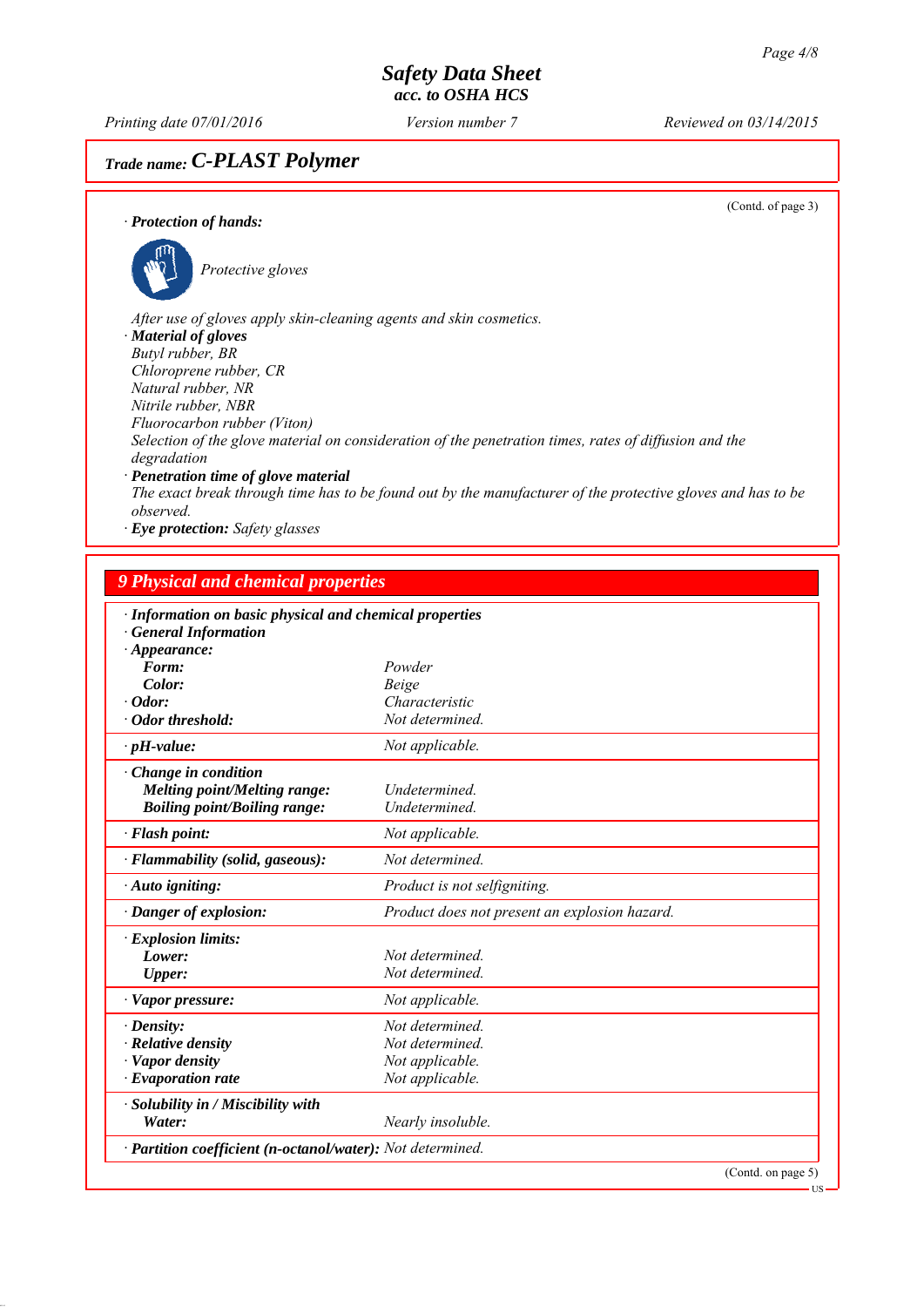*Printing date 07/01/2016 Reviewed on 03/14/2015 Version number 7*

## *Trade name: C-PLAST Polymer*

(Contd. of page 4)

- *∙ Viscosity:*
- 
- 

*Dynamic: Not applicable. Kinematic: Not applicable. ∙ Other information No further relevant information available.*

### *10 Stability and reactivity*

- *∙ Reactivity No further relevant information available.*
- *∙ Chemical stability Stable under normal handling and storage conditions.*
- *∙ Thermal decomposition / conditions to be avoided: No decomposition if used according to specifications.*
- *∙ Possibility of hazardous reactions No dangerous reactions known.*
- *∙ Conditions to avoid No further relevant information available.*
- *∙ Incompatible materials: No further relevant information available.*
- *∙ Hazardous decomposition products: None under normal conditions of storage and use.*

### *\* 11 Toxicological information*

#### *∙ Information on toxicological effects*

- *∙ Acute toxicity:*
- *∙ on the skin: No irritant effect.*
- *∙ on the eye: No irritating effect.*
- *∙ Sensitization: Sensitization possible through skin contact.*
- *∙ Additional toxicological information: No further relevant information available.*
- *∙ Carcinogenic categories*

*∙ IARC (International Agency for Research on Cancer)*

*CAS: 9011-14-7 polymethylmethacrylate 3 CAS: 94-36-0 dibenzoyl peroxide 3* 

## *∙ NTP (National Toxicology Program)*

*None of the ingredients is listed.*

*∙ OSHA-Ca (Occupational Safety & Health Administration)*

*None of the ingredients is listed.*

### *12 Ecological information*

- *∙ Toxicity*
- *∙ Aquatic toxicity: No further relevant information available.*
- *∙ Persistence and degradability No further relevant information available.*
- *∙ Behavior in environmental systems:*
- *∙ Bioaccumulative potential No further relevant information available.*
- *∙ Mobility in soil No further relevant information available.*
- *∙ Additional ecological information:*
- *∙ General notes:*
- *Water hazard class 1 (Self-assessment): slightly hazardous for water*

*Do not allow undiluted product or large quantities of it to reach ground water, water course or sewage system.*

- *∙ Results of PBT and vPvB assessment*
- *∙ PBT: Not applicable.*
- *∙ vPvB: Not applicable.*

(Contd. on page 6)

US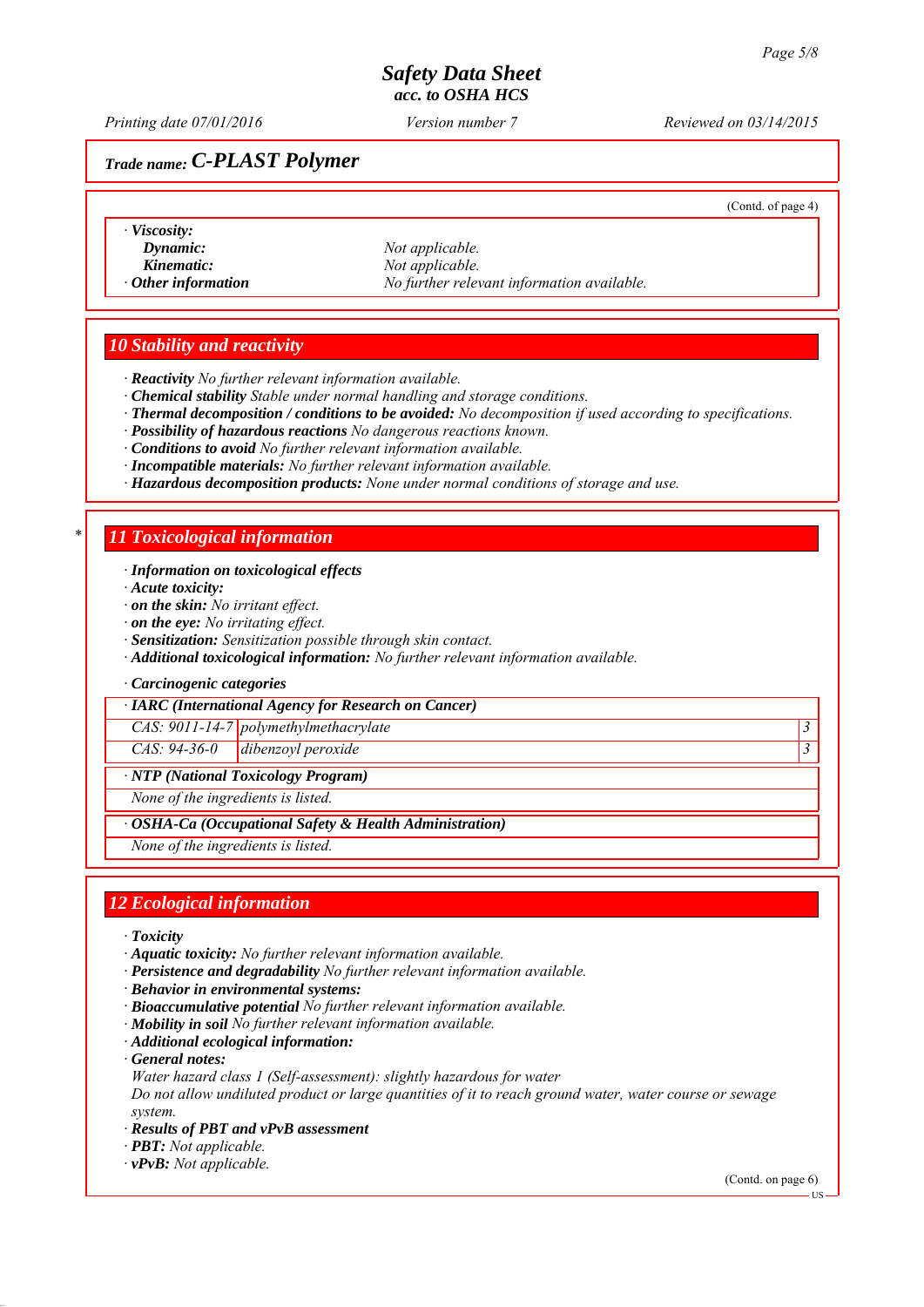*Printing date 07/01/2016 Reviewed on 03/14/2015 Version number 7*

## *Trade name: C-PLAST Polymer*

(Contd. of page 5)

*∙ Other adverse effects No further relevant information available.*

### *13 Disposal considerations*

*∙ Waste treatment methods ∙ Recommendation: Take to an approved landfill or a waste incineration plant, under conditions approved by the local authority.*

- *∙ Uncleaned packagings:*
- *∙ Recommendation: Disposal must be made according to official regulations.*

| <b>14 Transport information</b>                                                           |                                                                                   |
|-------------------------------------------------------------------------------------------|-----------------------------------------------------------------------------------|
| $\cdot$ UN-Number<br>· DOT, ADR, RID, ADN, ADN, IMDG, IATA Void                           |                                                                                   |
| $\cdot$ UN proper shipping name<br>· DOT, ADR, RID, ADN, ADN, IMDG, IATA Void             |                                                                                   |
| $\cdot$ Transport hazard class(es)                                                        |                                                                                   |
| · DOT, ADR,RID,ADN, ADN, IMDG, IATA<br>$\cdot Class$                                      | Void                                                                              |
| · Packing group<br>· DOT, ADR, RID, ADN, IMDG, IATA                                       | Void                                                                              |
| · Environmental hazards:<br>$\cdot$ Marine pollutant:                                     | No                                                                                |
| · Special precautions for user                                                            | Not applicable.                                                                   |
| $\cdot$ Transport in bulk according to Annex II of<br><b>MARPOL73/78 and the IBC Code</b> | Not applicable.                                                                   |
| · Transport/Additional information:                                                       | Product is not classified as a dangerous good for transport<br>(ADR, IMDG, IATA). |
| · UN "Model Regulation":                                                                  | Void                                                                              |

## *15 Regulatory information*

*∙ Safety, health and environmental regulations/legislation specific for the substance or mixture*

*∙ Sara*

*∙ Section 355 (extremely hazardous substances):*

*None of the ingredients is listed.*

*∙ Section 313 (Specific toxic chemical listings):*

*CAS: 94-36-0 dibenzoyl peroxide*

*∙ TSCA (Toxic Substances Control Act):*

*CAS: 9011-14-7 polymethylmethacrylate*

- *CAS: 471-34-1 calcium carbonate*
- *CAS: 94-36-0 dibenzoyl peroxide*

(Contd. on page 7)

US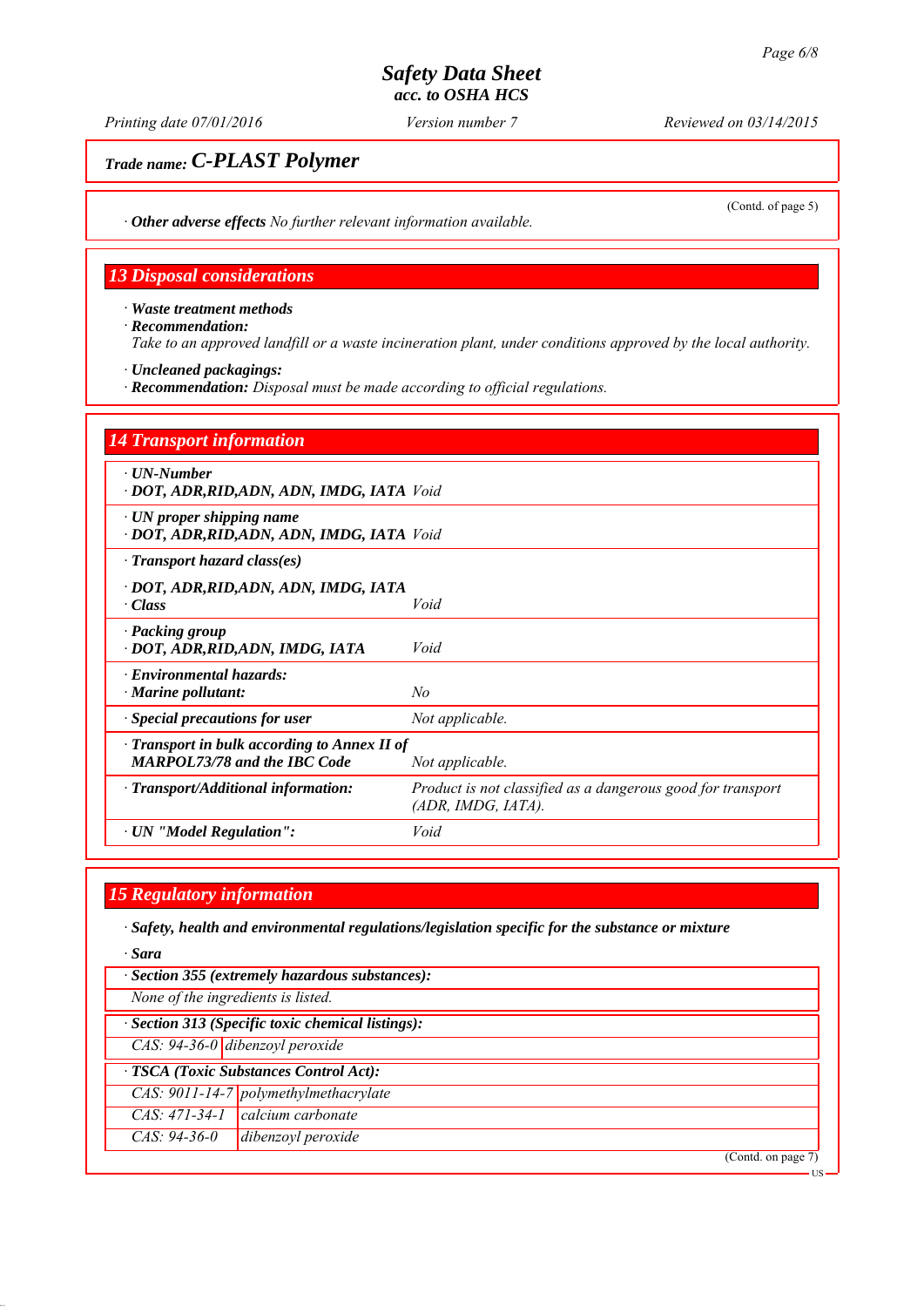*Printing date 07/01/2016 Reviewed on 03/14/2015 Version number 7*

*∙ Proposition 65*

# *Trade name: C-PLAST Polymer*

(Contd. of page 6)

*∙ Chemicals known to cause cancer:*

*None of the ingredients is listed.*

*∙ Chemicals known to cause reproductive toxicity for females:*

*None of the ingredients is listed.*

*∙ Chemicals known to cause reproductive toxicity for males:*

*None of the ingredients is listed.*

*∙ Chemicals known to cause developmental toxicity:*

*None of the ingredients is listed.*

#### *∙ Carcinogenic categories*

*∙ EPA (Environmental Protection Agency)*

*None of the ingredients is listed.*

*∙ TLV (Threshold Limit Value established by ACGIH)*

*CAS:* 94-36-0 dibenzoyl peroxide A4<sup>4</sup>

*∙ NIOSH-Ca (National Institute for Occupational Safety and Health)*

*None of the ingredients is listed.*

*∙ GHS label elements*

*The product is classified and labeled according to the Globally Harmonized System (GHS). ∙ Hazard pictograms*



*∙ Signal word Warning*

*∙ Hazard-determining components of labeling:*

- *dibenzoyl peroxide*
- *∙ Hazard statements*
- *May cause an allergic skin reaction.*
- *∙ Precautionary statements*

*Avoid breathing dust/fume/gas/mist/vapors/spray*

*Do not get in eyes, on skin, or on clothing.*

*Wear protective gloves/protective clothing/eye protection/face protection.*

*Dispose of contents/container in accordance with local/regional/national/international regulations.*

*∙ National regulations:*

*∙ Other regulations, limitations and prohibitive regulations*

*The product is a medical device according to the Directive 93/42/EEC.*

*This product is classified as a medical device under US and Canadian regulations and has been reviewed by the US Food and Drug Administration and Health Canada.*

*∙ Chemical safety assessment: A Chemical Safety Assessment has not been carried out.*

#### *\* 16 Other information*

*This information is based on our present knowledge. However, this shall not constitute a guarantee for any specific product features and shall not establish a legally valid contractual relationship.*

*∙ Date of preparation / last revision 07/01/2016 / 6*

(Contd. on page 8)